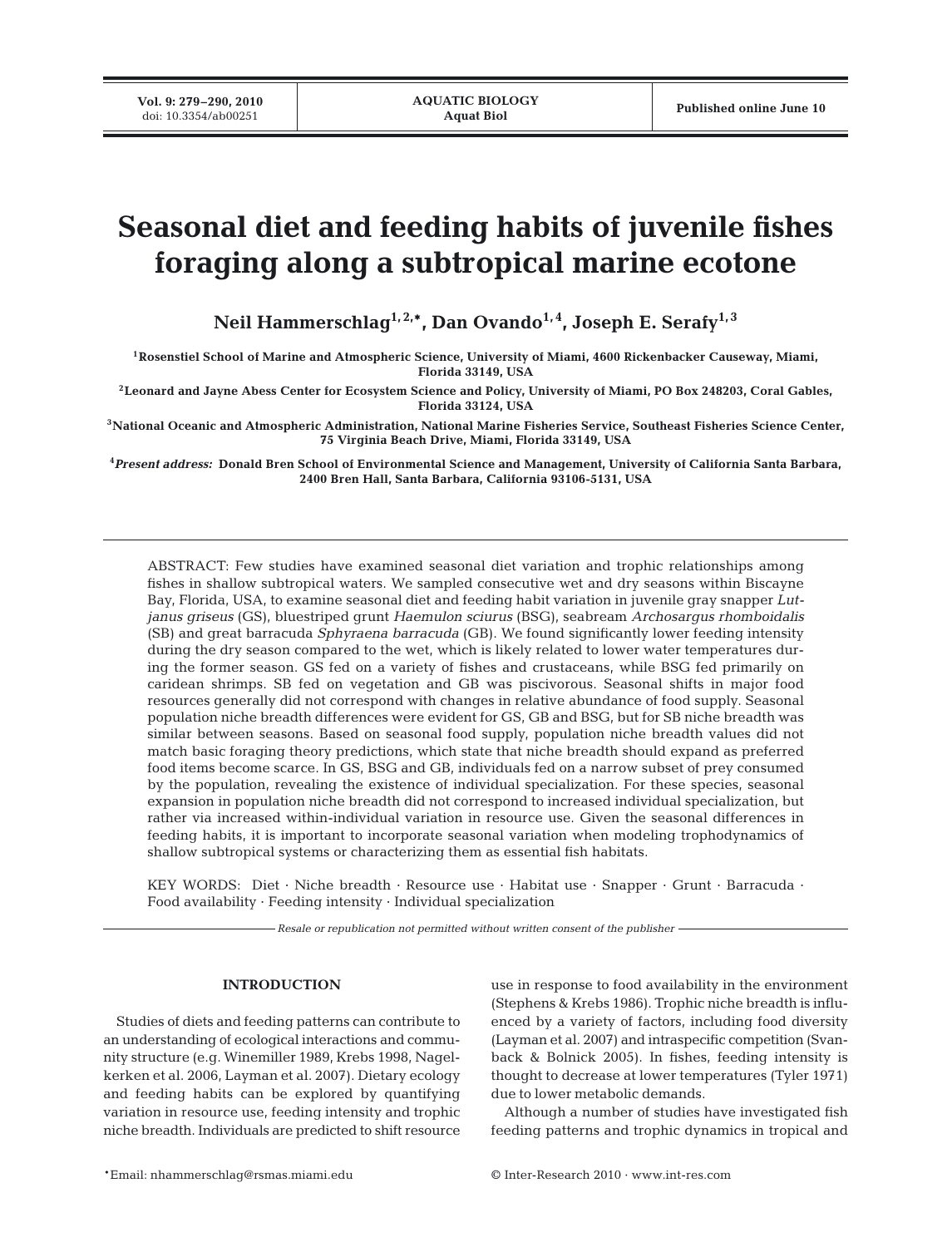subtropical marine environments (e.g. Randall 1967, Harrigan et al. 1989, Layman & Silliman 2002), most quantitative trophic studies involving fishes in these systems grouped diet data across seasons or did not investigate whether seasonal diet patterns existed (e.g. Lugendo et al. 2006, Cocheret de la Morinière et al. 2003, Nagelkerken & van der Velde 2004, Nagelkerken et al. 2006, Snodgrass et al. 2008). However, studies from mostly temperate marine and tropical freshwater systems have shown that seasonal changes in resource availability and environmental conditions influence fish feeding patterns (Winemiller 1989, Jepsen et al. 1997, Peterson & Winemiller 1997, Laidre & Heide-Jørgensen 2005, Tanimata et al. 2008).

Despite the few studies examining seasonal variation in the diets of fish populations inhabiting subtropical marine systems, little is known about betweenindividual variation in resource use within populations (Bolnick et al. 2003). This individual level variation is called individual specialization and refers to individuals whose dietary niche is significantly narrower than that of the population (see Bolnick et al. 2002, 2003). Basic optimal foraging theory predicts that dietary niche breadth of a population should expand as preferred food resources become scarce (Emlen 1966, Schoener 1971, Stephens & Krebs 1986, Rodel et al. 2004). However, recent advances in niche theory predict that the dietary niche breadth of a population can expand in 2 differing ways: every individual in the population may use a broader array of resources (i.e. consume a greater diversity of prey) or there can be greater individual specialization (i.e. increased interindividual variation in resource use) (Bolnick et al. 2002). Recent studies on a variety of taxa have found inter-individual diet variation, which has been shown in some cases to comprise the majority of the population's niche width (e.g. Bolnick et al. 2003, Araújo & Gonzaga 2007, Araújo et al. 2007). However, seasonal variation in individual diet specialization has not yet been reported for fishes.

The present study focused on seasonal diet and feeding patterns of late-stage juvenile gray snapper *Lutjanus griseus*, bluestriped grunt *Haemulon sciurus*, seabream *Archosargus rhomboidalis* and great barracuda *Sphyraena barracuda* within subtropical Biscayne Bay, Florida (USA). These fishes were selected because they are among the most abundant species in the bay (Serafy et al. 2003, Faunce & Serafy 2008) and are economically important to the region's recreational fishery and dive tourism industry (great barracuda and gray snapper). Biscayne Bay's wet season is characterized by relatively warm water temperatures (~30°C) and high salinity variation, and its dry season by cooler temperatures and low salinity variation (Serafy et al. 2003). Given predictable seasonal variation in environmental conditions, our specific objectives were to examine for seasonal differences in feeding intensity, diet composition, population trophic niche breadth and degree of individual dietary specialization. With these data, we addressed the following questions for juveniles of the 4 species: (1) Is feeding intensity lower in the cool, dry season? (2) Does trophic resource use shift with seasonal food abundance? (3) Does population trophic niche breadth vary inversely with seasonal food abundance? (4) Does seasonal expansion of population niche breadth correspond with higher degree of individual specialization?

## **MATERIALS AND METHODS**

**Study site and physical habitat measurements.** The present study was conducted along the eastern boundary of southern Biscayne Bay, Florida, USA, along the leeward side of Elliott Key, between latitudes 25.4271° and 25.4064° N (Fig. 1). Sampling was conducted during 2 consecutive seasons (wet season: July–October 2007; dry season: January–April 2008) by seine netting along three 120 m long transects that extended perpendicularly from shore (Fig. 1C). Water temperature and salinity were measured along the 3 transects using YSI® multi-probe instruments (600XL and 650 MDS). Water depth was measured using a PVC pole with 1 cm markings.

**Fish species.** We focused on late-stage juvenile gray snapper, bluestriped grunt, seabream and great barracuda, since this age class makes diel movements between mangrove and seagrass habitats. Fish length information and published size–age relationships (de Sylva 1963, Billings & Munro 1974, Manooch & Matheson 1981, Stoner & Livingston 1984, Domeier et al. 1996) were used to identify late-stage individuals. Individuals measuring larger than reported Age-1 size, but smaller than reported size at maturity, were designated as late-stage juveniles.

**Fish and food collection.** Center-bag seine nets (21.3 m long, 1.8 m high, 3 mm mesh) were used to collect fishes and to quantify their potential prey items along the 3 transects (Hammerschlag & Serafy 2010). Seine nets were hauled parallel to shore, against the current (or wind, if stronger) and pursed such that a standardized area of  $142 \text{ m}^2$  was sampled with each haul. Although no gear is without bias, previous work at this site (Hammerschlag 2009) demonstrated that our seines and technique were effective for collecting the fishes and their potential prey (including caridean shrimp). Sampling was conducted in complete darkness, from 0.5 to 2.0 h after sunset and within 2.5 h of low tide. All collected fishes and invertebrates were identified to species and measured to the nearest mm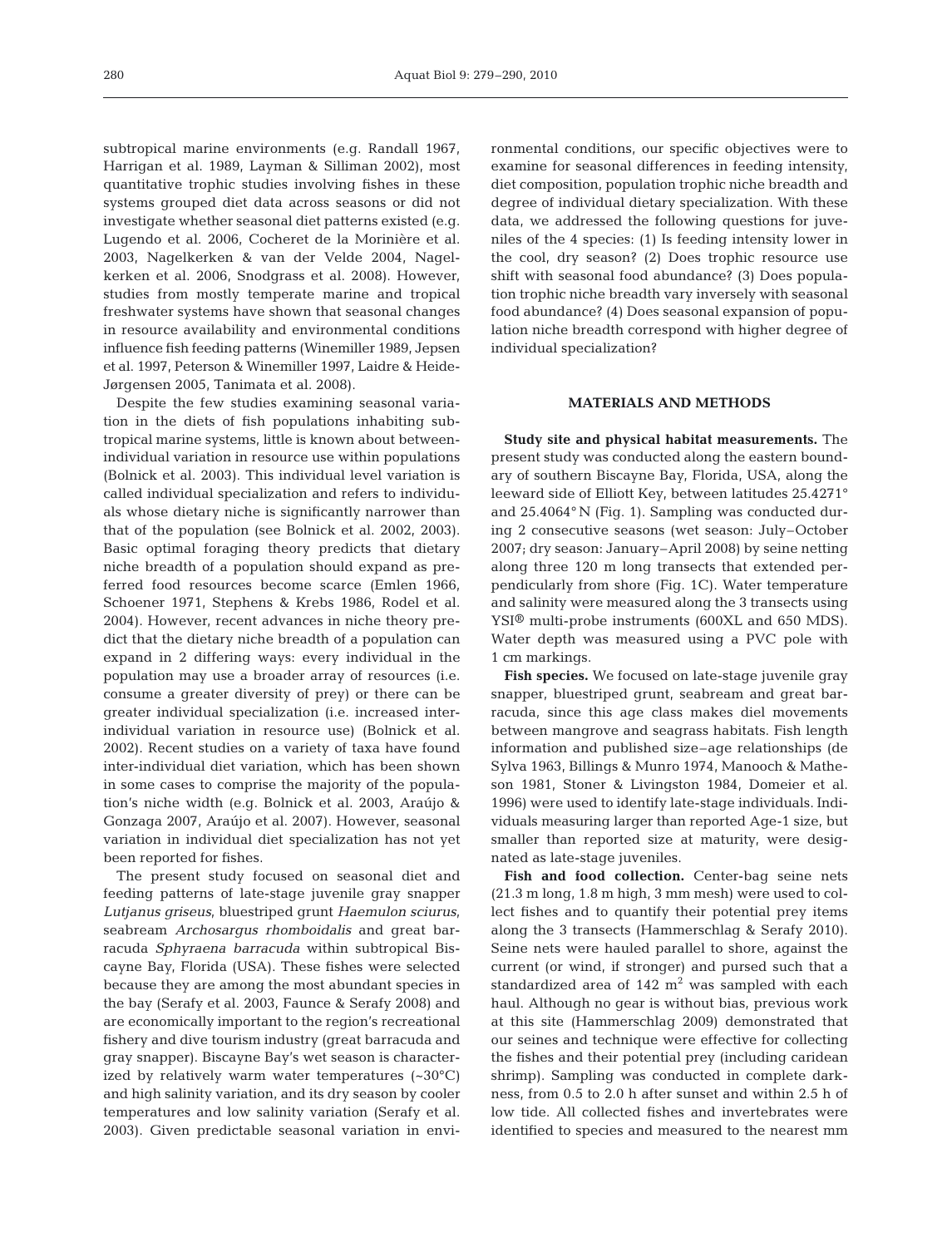**Atlantic** Ocean  $\rightarrow$ 



total length. To permit stomach content analysis, fishes were removed from seines immediately after capture and preserved to reduce post-capture digestion that could result in loss of dietary information (Bowen 1996). To halt digestive processes and preserve stomach contents for laboratory analyses, fishes were placed in a container of ethanol (80 to 90%), a slit was made in the animal's body cavity to accelerate preservation and containers were then refrigerated. Because seagrass and macroalgae have been previously reported as the primary food items for seabream (Vega-Cendejas & Arreguín-Sánchez, 2001), we quantified vegetation cover every 20 m along the 3 transects. This was achieved by estimating the areal percentage of seagrass and algae within  $50 \times 50$  cm quadrats (60 quadrats per transect in each season). This method was chosen to be consistent with existing aquatic vegetation monitoring programs in the region (Fourqurean et al. 2001, Browder et al. 2009).

**Fish diet.** Stomachs were removed from each individual by severing the esophagus, the first few millimeters of the intestine and the mesentery at its dorsal point of attachment (Bowen 1996). Stomachs were carefully opened by slitting them lengthwise with fine scissors. The presence or absence of food items within individuals was recorded, since the percentage of fish with empty stomachs in each season can be used as a metric to compare seasonal feeding intensity (e.g. Laidre & Heide-Jørgensen 2005). Contents of individual stomachs were then sorted and identified to the lowest possible taxonomic level with the aid of compound and dissection microscopes. Volumes of individual food items were quantified by measuring water displacement of food items in graduated cylinders following Winemiller (1990).

**Data analysis.** To determine the adequacy of the number of collected fishes for diet description, cumulative food resource curves were created for each species–season combination following Maia et al. (2006).

Uses of specific statistical tests were based on whether the data conformed to assumptions of normality and homogeneity of variance (Sokal & Rohlf 1987). Seasonal differences in fish feeding intensity (i.e. the percentage of fishes with empty stomachs, sensu Laidre & Heide-Jorgensen 2005) were compared statistically using  $\chi^2$  analysis. To quantify the relative importance of different food items seasonally in the diets of the

focal fishes, we calculated the percent by volume (%V*)* of different food items in fish stomachs (following Bowen 1996, Cortes 1997). Percent volume (or weight) of different food items, compared to percent numbers or occurrence, is the better metric for quantifying the relative importance of different food items towards a fish's nutrition, since it is the only one of the widely used metrics which quantifies food types in directly comparable units (Bowen 1996). Seasonal differences in use of major food resources were compared statistically using Kruskal-Wallis tests. To adjust for multiple comparisons, experiment-wise error rate was held at the  $p = 0.10$  level using the Bonferroni method (Sokal & Rohlf 1987).

Seasonal differences in population dietary niche breadth (*w*) were calculated for each species following Krebs (1998) using Levins' index (Levins 1968) where:  $w = 1/\sum (p_j)^2$ , where  $p_j$  is the proportion of individuals found using resource *j*. Population niche breadth values were compared for all species in both seasons.

To examine seasonal differences in food abundance for each of the fish species, we compared mean densities of their predominant food items individually between season using *t*-tests. To account for multiple comparisons, experiment-wise error rate was held at the  $p = 0.10$  level using the Bonferroni method (Sokal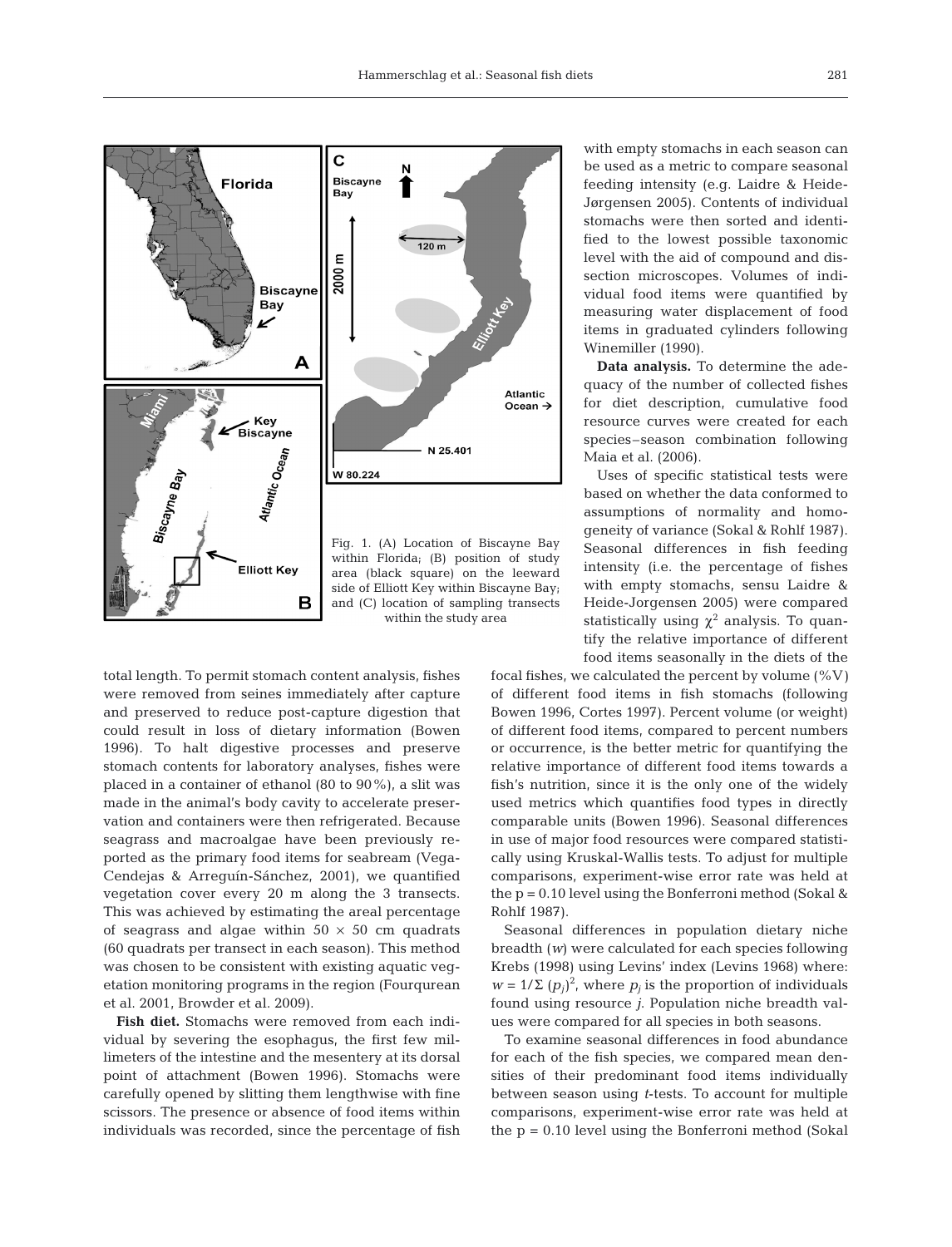& Rohlf 1987). Where appropriate, the same seasonal comparison was conducted on each fish's aggregate food abundance (i.e. all consumed food types combined for a particular species). As seabream consumed seagrass and macroalgae, we also compared mean vegetation cover along transects between seasons. All statistical analyses were conducted using SAS statistical software.

Here we define an individual specialist (sensu Bolnick et al. 2003) as an individual whose niche is substantially narrower than its population's niche for reasons not attributable to its sex, age or morphological group. Our fishes were all of the same age class (latestage juvenile), which does not exhibit sexual dimorphism or possess different morphological types (e.g. benthic or pelagic morphologies). To examine the degree of individual dietary specialization within each season, we used an approach following Araújo & Gonzaga (2007). To this end, we used a proportional similarity index (*PS)* which calculates the overlap between individual *i*'s diet and the population's diet (following Bolnick et al. 2002):

$$
PS_i = 1 - 0.5 \sum_j |p_{ij} - q_j| \tag{1}
$$

where  $p_{ij}$  is the proportion of the prey category *j* in individual *i*'s diet, and  $q_i$  is the proportion of the *j*th prey category in the population niche.  $q_i$  is calculated as

$$
q_i = \sum_i n_{ij} / \sum_i \sum_j n_{ij}
$$
 (2)

where n*ij* is the number of items in individual *i*'s diet which is within category *j*. The average of the *PSi* values provides a population-wide measure of individual specialization, IS. The IS index ranges from 0

(maximum individual specialization) to 1 (no individual specialization). IS calculations were performed using IndSpec1 (Bolnick et al. 2002).

**Trophic diagrams.** To further explore seasonal trophic relationships, we synthesized all feeding data into preliminary simple trophic models. Linkages between fishes and their prey were constructed by incorporating the contribution by

volume of different food items to the diets of the fishes. To further explore seasonal feeding dynamics, fishes were arranged in order of increasing population niche breadth.

#### **RESULTS**

## **Abiotic variables**

Table 1 presents seasonal summaries of abiotic data collected. Water temperature ranges during fish sampling were distinct between seasons (wet season: 29.4 to 34.0 $^{\circ}$ C; dry season: 20.0 to 27.1 $^{\circ}$ C), whereas seasonal ranges for the other environmental variables overlapped substantially.

#### **Fish diets**

A total of 134 nocturnal seine samples were collected, 62 during the wet season and 72 during the dry season (20 to 24 seine samples per transect per season). Collections yielded 229 specimens (dry season: 74; wet season: 155) of late-stage juvenile gray snapper, bluestriped grunt, seabream and great barracuda for stomach content analysis (Table 2). Cumulative food resource curves (Fig. 2) for each species–season combination showed a trend toward an asymptote, suggesting that the number of stomachs analyzed in the present study was adequate for accurately describing the diet of each species in both seasons. Across all 4 species, there were significantly more individuals with

Table 1. Abiotic environmental variables (mean ± SE; range in parentheses) on the leeward side of Elliott Key, Florida, USA

|                                                                      | Dry season |                                                               | Wet season |                                                                                                 |  |
|----------------------------------------------------------------------|------------|---------------------------------------------------------------|------------|-------------------------------------------------------------------------------------------------|--|
| Temperature $(°C)$ 23.9 ± 0.3 (20.0–27.1)<br>Salinity<br>Depth $(m)$ |            | $37.8 \pm 0.1$ $(36.4 - 38.9)$<br>$0.81 \pm 0.02$ (0.49-1.16) |            | $32.2 \pm 0.3$ $(29.4 - 34.0)$<br>$36.5 \pm 0.3$ $(34.2 - 38.8)$<br>$0.94 \pm 0.03$ (0.55-1.20) |  |

Table 2. *Lutjanus griseus*, *Haemulon sciurus*, *Archosargus rhomboidalis* and *Sphyraena barracuda*. Number and size range of late-stage juveniles collected at night for stomach content analysis. Empty: percentage with empty stomachs. p: seasonal difference in proportion of fish with empty stomachs (i.e. feeding intensity), based on  $\chi^2$  analysis. TL: total length; n: no. of fish; diet items: mean number of prey consumed per fish across seasons; na: not available (in seabream it was impossible to numerically quantify vegetation in a manner comparable to prey items in the other fishes)

|                   | TL<br>(cm)    | n  | Dry season<br>Empty $(\% )$ |    | Wet season<br>Empty $(\% )$ |    | Total<br>Empty $(\% )$ |         | Diet items<br>$(no. fish^{-1})$ |
|-------------------|---------------|----|-----------------------------|----|-----------------------------|----|------------------------|---------|---------------------------------|
| Gray snapper      | $10.4 - 31.0$ | 25 | 48                          | 49 | 8                           | 74 | 22                     | < 0.001 | 3.0                             |
| Bluestriped grunt | $9.1 - 23.6$  | 18 | 67                          | 20 | 30                          | 38 | 47                     | < 0.05  | 1.5                             |
| Seabream          | $10.1 - 23.2$ | 22 | 27                          | 56 | $\mathbf{0}$                | 78 |                        | < 0.001 | na                              |
| Great barracuda   | $11.2 - 33.0$ | 9  | 33                          | 30 | 3                           | 39 | 10                     | < 0.01  | 2.6                             |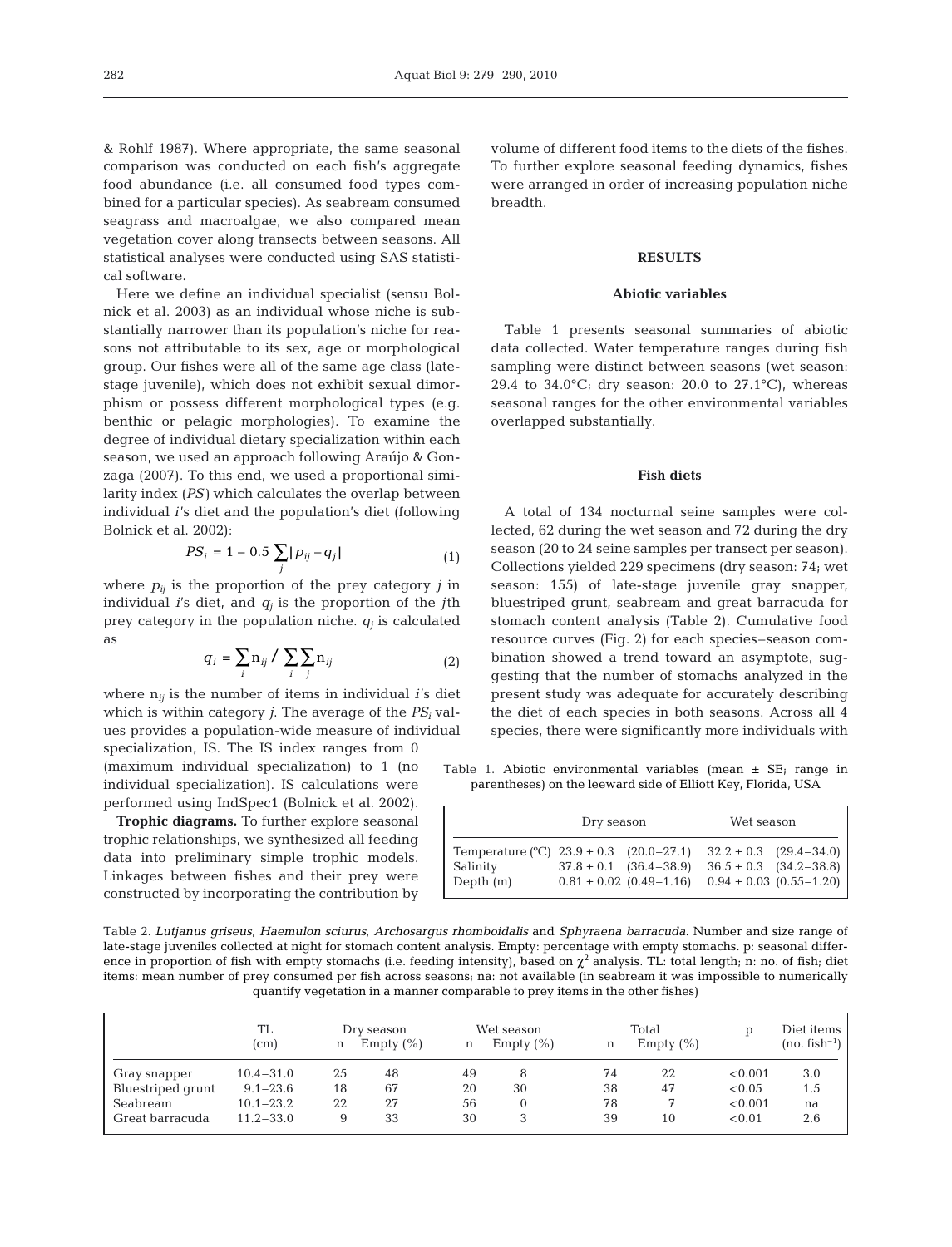

Fig. 2. *Lutjanus griseus*, *Haemulon sciurus*, *Archosargus rhomboidalis* and *Sphyraena barracuda*. Cumulative food resource curves for stomach contents

empty stomachs in the dry season compared to the wet season  $(\chi^2$ , p < 0.05, Table 2).

Gray snapper exhibited the most diverse diet (Table 3). In the dry season, mojarras *Eucinostomus* spp., pink shrimp *Farfantepenaeus duorarum* and caridean shrimp constituted about 60% of gray snapper diet. However, in the wet season, their diet was made up of a greater variety of crustaceans and teleosts, with gulf toadfish *Opsanus beta*, hardhead silverside *Atherinomorus stipes*, caridean shrimp, blue crab *Callinectes sapidus*, mojarras, rainwater killifish *Lucania parva* and pink shrimp accounting for 60% of food items consumed. Of the primary prey items consumed, significantly more silversides were consumed in the wet season than in the dry season; however, there was no statistically significant seasonal difference in gray snapper consumption of rainwater killifish, pink shrimp, caridean shrimp, blue crab or mojarras.

For bluestriped grunt, a large amount of unidentifiable, highly digested material was found in their stomachs, likely due to the relatively rapid digestion of invertebrate skeletons (Table 3). Of the identifiable items, caridean shrimp and vegetation accounted for 60% of their diet in the dry season, and about 50% of their diet in the wet season. This seasonal difference was not statistically significant.

Aquatic vegetation, particularly seagrass *Thalassia testudinum* and macroalgae, dominated the diet of seabream in both seasons (% $V = 76.92$  dry, 86.36 wet; Table 3). However, significantly more vegetation was consumed in the wet season.

The diet of great barracuda was composed almost exclusively of teleosts in both seasons (Table 3D). In the dry season, hardhead silversides and rainwater killifish constituted 72% of barracuda diet. However, in the wet season, their diet was made up of a greater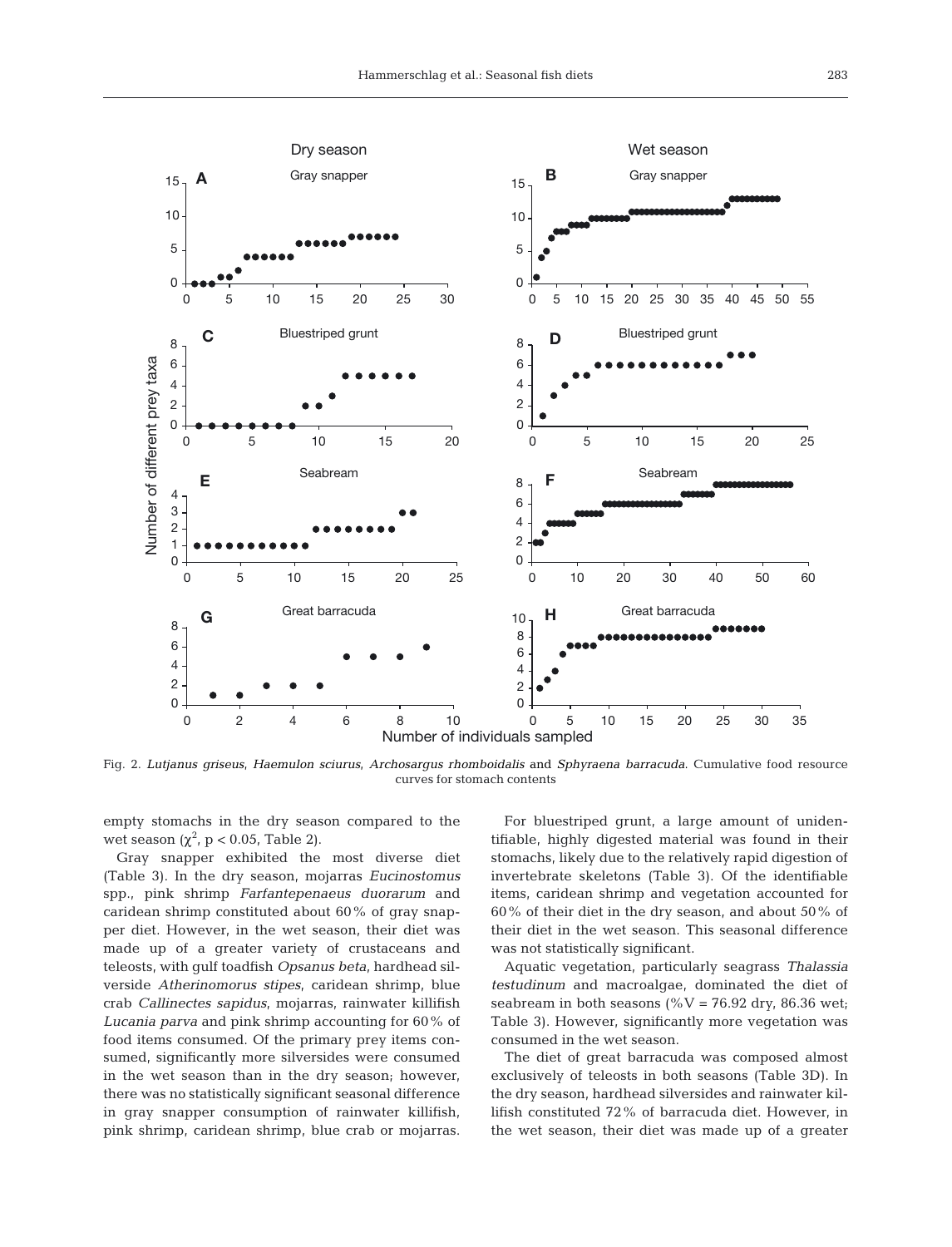284

Table 3. *Lutjanus griseus*, *Haemulon sciurus*, *Archosargus rhomboidalis* and *Sphyraena barracuda*. Seasonal diet in late-stage juveniles collected at night for stomach content analysis. Data are percent volume of food items in diet

| <b>Fish species</b><br>Food items                                                                                        | Dry season                                         | Wet season                                       |
|--------------------------------------------------------------------------------------------------------------------------|----------------------------------------------------|--------------------------------------------------|
| Gray snapper<br>Teleosts                                                                                                 |                                                    |                                                  |
| Atherinomorus stipes<br>Eucinostomus spp.<br>Lucania parva<br>Floridichthys carpio<br>Opsanus beta<br>Unknown or other   | 0<br>2.84<br>0<br>0<br>0<br>34.09                  | 11.83<br>4.94<br>4.24<br>0.26<br>23.15<br>21.37  |
| Crustaceans<br><i>Farfantepenaeus duorarum</i><br>Caridean shrimp<br>Callinectes sapidus<br>Amphipod<br>Unknown or other | 34.09<br>24.15<br>$\Omega$<br>0<br>0               | 1.31<br>9.28<br>5.14<br>0.05<br>13.04            |
| Echinoderm                                                                                                               | 0                                                  | 0.13                                             |
| Vegetation                                                                                                               | 1.70                                               | 2.37                                             |
| Other                                                                                                                    | $\theta$                                           | 0.03                                             |
| Unknown                                                                                                                  | 3.13                                               | 2.85                                             |
| <b>Bluestriped grunt</b><br>Crustaceans<br>Caridean shrimp                                                               | 15.38                                              | 47.67                                            |
| Amphipod                                                                                                                 | 15.38                                              | $\mathbf{0}$                                     |
| Unknown or other                                                                                                         | 23.08                                              | 7.77                                             |
| Mollusc                                                                                                                  | 0                                                  | 0.52                                             |
| Vegetation                                                                                                               | 30.77                                              | 1.04                                             |
| Other                                                                                                                    | $\Omega$                                           | 0.52                                             |
| Unknown                                                                                                                  | 15.38                                              | 42.49                                            |
| Seabream<br>Teleosts<br>Atherinomorus stipes                                                                             | 0                                                  | 0.61                                             |
| Crustaceans<br>Caridean shrimp<br>Amphipod<br>Unknown or other                                                           | 22.62<br>$\Omega$<br>0.45                          | 1.60<br>0.10<br>0.15                             |
| Mollusc                                                                                                                  | $\mathbf{0}$                                       | 0.02                                             |
| Vegetation                                                                                                               | 76.92                                              | 86.36                                            |
| Other                                                                                                                    | 0                                                  | 1.84                                             |
| Unknown                                                                                                                  | $\theta$                                           | 9.31                                             |
| <b>Great barracuda</b><br>Teleosts                                                                                       |                                                    |                                                  |
| Atherinomorus stipes<br>Eucinostomus spp.<br>Lucania parva<br>Strongylura notata<br>Anchoa sp.<br>Unknown or other       | 64.62<br>$\overline{0}$<br>6.46<br>0<br>0<br>27.63 | 41.25<br>5.82<br>0.86<br>13.69<br>17.12<br>16.09 |
| Crustaceans<br>Caridean shrimp<br>Unknown or other                                                                       | 0<br>0.16                                          | 0.68<br>$\overline{0}$                           |
|                                                                                                                          |                                                    |                                                  |
| Vegetation                                                                                                               | 0.16                                               | 1.61                                             |
| Unknown                                                                                                                  | 0.97                                               | 2.88                                             |

variety of teleosts, with *Anchoa* sp., redfin needlefish *Strongylura notata*, mojarras and hardhead silversides accounting for 78% of food items consumed. Of the primary prey items consumed, significantly more silversides were consumed in the wet season versus dry; however, there was no significant seasonal difference in consumption of mojarras and rainwater killifish.

# **Food abundance in the environment and consumption by fishes**

Table 4 presents seasonal summaries of environmental abundances of major food items. Significant seasonal differences in mean abundances of silversides, mojarras and pink shrimp were found (Table 4). In terms of aggregate food abundance for gray snapper and great barracude (i.e. all consumed primary food types combined for a particular species), we did not find any significant seasonal differences (Table 4).

Seasonal consumption of major prey items (Table 3) was compared with seasonal prey abundance in the environment (Table 4). For gray snapper, both consumption and abundance of silversides were significantly higher in the wet season. For all other primary prey items consumed by gray snapper, we failed to identify corresponding significant seasonal shifts in resource use and food supply. Consumption of rainwater killifish, pink shrimp and caridean shrimp tended to correlate with their abundance in the environment (Table 4), although the relationship was not significant. In contrast, consumption of both mojarras and blue crabs was highest when their abundance was lowest. For bluestriped grunt, consumption of caridean shrimp was highest in the dry season, when abundances were lowest. Bluestriped grunt consumption of vegetation was highest in the dry season, while mean vegetation cover at our site was equivalent with a tendency for increase in the dry season. For seabream, ingestion of vegetation (their primary food) was significantly higher in the wet season, although mean vegetation cover was similar in both seasons. Consumption of silversides and rainwater killifish by great barracuda was higher in the dry season, while their environmental abundances tended to be higher in the wet season. Abundances of mojarras declined from the dry to the wet season, while their importance in great barracuda diet tended to be higher in the wet season.

#### **Population trophic niche breadth**

Population trophic niche breadth was higher in the wet season versus the dry for gray snapper and great barracuda (Fig. 3A). In contrast, niche breadth of blue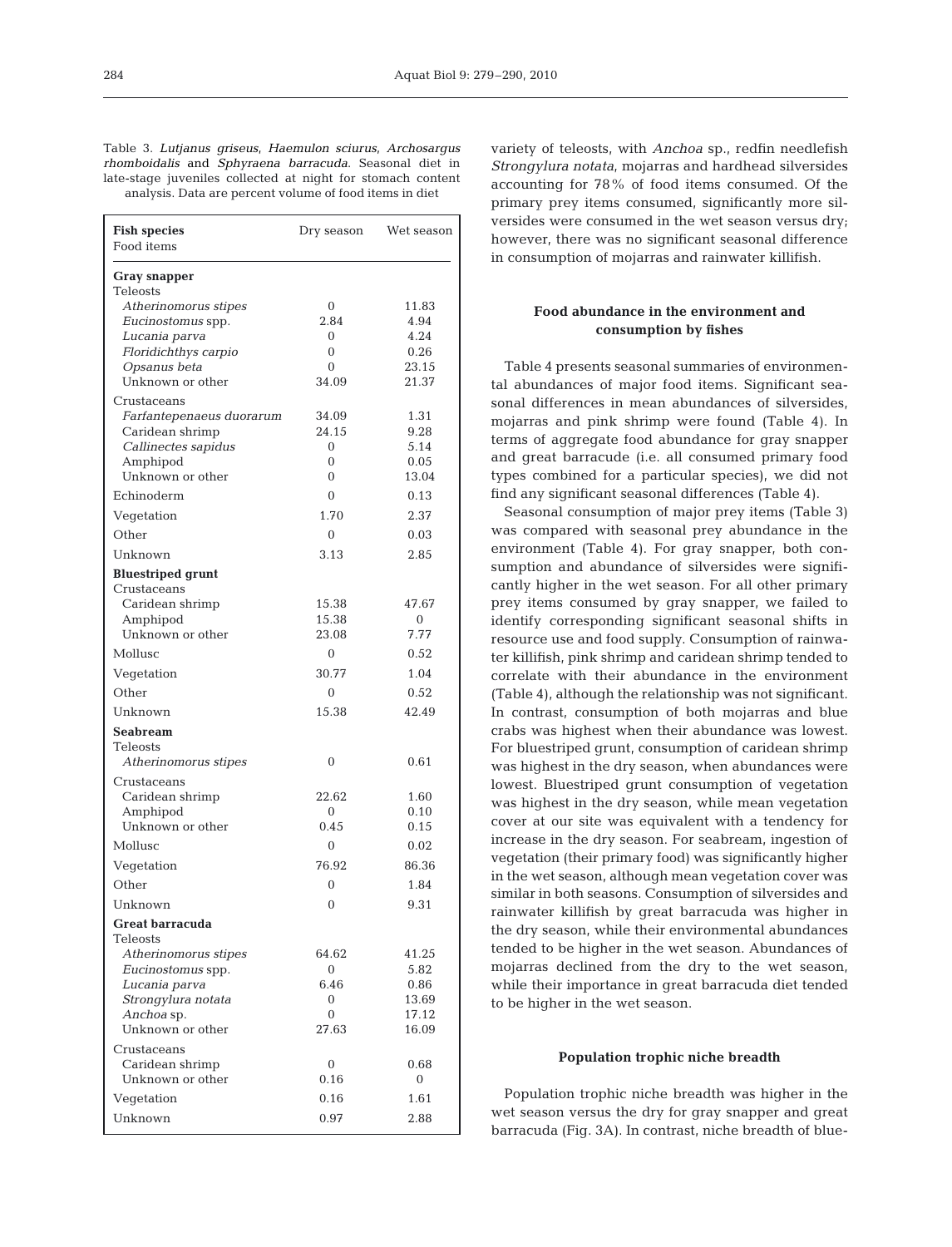Table 4. Environmental abundance of primary food resources (individually and aggregate); data are ind. per seine haul of  $142 \text{ m}^2$  (mean  $\pm$  SE; range in parentheses), except for vegetation (percent cover). GS: gray snapper, GB: great barracuda. Aggregate: sum of food resources consumed—GS fed mainly on *A. stipes*, *L. parva*, *F. duorarum*, *Eucinostomus* spp. and caridean shrimp, and GB on *A. stipes*, *L. parva* and *Eucinostomus* spp.; bluestriped grunt fed almost exclusively on caridean shrimp, and seabream almost exclusively on vegetation (seagrass, mostly *Thalassia testudinum*, and algae). p: probability of a seasonal difference in environmental food supply, based on *t*-tests in which experiment-wise error rate was held at  $p = 0.10$  using the Bonferroni method; \*significant, ns: not significant

|                      | Dry season                 | Wet Season                 | р  |
|----------------------|----------------------------|----------------------------|----|
| Atherinomorus stipes | $44.3 \pm 6.3$ (1-346)     | $89.4 \pm 7.6$ (2-237)     |    |
| Eucinostomus spp.    | $58.9 \pm 4.5 (0 - 167)$   | $40.7 \pm 5.0$ (0-244)     |    |
| Lucania parva        | $15.3 \pm 1.6 (0 - 71)$    | $16.4 \pm 3.4$ (0-160)     | ns |
| Farfantepenaeus      | $32.5 \pm 4.2$ (0-153)     | $17.1 \pm 2.2$ (0-88)      |    |
| duorarum             |                            |                            |    |
| Caridean shrimp      | $172.0 \pm 16.5 (0 - 877)$ | $140.0 \pm 23.5(0-922)$    | ns |
| Callinectes sapidus  | $0.3 \pm 0.1$ (0-3)        | $0.1 \pm 0.0$ (0-1)        | ns |
| Vegetation           | $91.7 \pm 1.1$ (40-100)    | $89.7 \pm 1.1$ (25-100)    | ns |
| Aggregate GS         | $323.3 \pm 23.3$ (59-1197) | $304.6 \pm 29.6$ (13-1038) | ns |
| GB                   | $118.6 \pm 8.7$ (10-479)   | $146.5 \pm 11.6$ (3-391)   | ns |
|                      |                            |                            |    |



Fig. 3. *Lutjanus griseus*, *Haemulon sciurus*, *Archosargus rhomboidalis* and *Sphyraena barracuda*. (A) Levins' index of population niche breadth and (B) individual specialization (IS) index calculated for gray snapper, bluestriped grunt, seabream and great barracuda in Biscayne Bay, Florida. Niche breadth values were calculated on the percent by volume contribution of different food items in fish diets. The IS index provides a population-wide measure of individual specialization, which ranges from 0 (maximum individual specialization) to 1 (no individual specialization)

striped grunt was higher in the dry season. For seabream, trophic niche breadth was similar between seasons.

Comparing population niche breadth (Fig. 3A) with seasonal food abundance in the environment (Table 4), trophic niche breadth of gray snapper increased from the dry to the wet season, but their primary food supply tended to show the opposite pattern. For great barracuda, trophic niche breadth and food supply both tended to be higher in the wet season compared to the dry season. Trophic niche breadth of both bluestriped grunt and seabream was higher in the dry season; their primary food supply showed a similar trend.

#### **Individual diet specialization**

We found evidence of individual specialization, with the IS index ranging from 0.33 to 0.83. Fig. 3B presents seasonal summaries of IS values for each of the focal species. The greatest seasonal difference in IS values was for bluestriped grunt

(dry: 0.51; wet: 0.36), whereas season IS values for the other fishes were highly similar across seasons (Fig. 3b).

Comparing population niche breadth and IS values (Fig. 3) for gray snapper, niche breadth values increased from the dry to wet season; however, IS values remained constant (dry: 0.36; wet: 0.34). Similarly, for great barracuda, population trophic niche breadth was higher in the wet season, while IS values were similar across seasons (dry: 0.33; wet: 0.34). For bluestriped grunt, both population niche breadth and IS values were higher in the dry season. In contrast, population niche breadth and IS values for seabream were similar across seasons (Fig. 3). Based on our diet data, we constructed simple trophic diagrams for both the wet and dry seasons (Fig. 4).

#### **DISCUSSION**

In the present study, we conducted a diet analysis of juvenile gray snapper, bluestriped grunt, seabream and great barracuda inhabiting the shallows of subtropical Biscayne Bay, Florida. Gray snapper was a generalist forager, feeding on a variety of small fishes and crustaceans, while bluestriped grunt fed primarily on caridean shrimp and, in the dry season, also vegetation. Seabream fed mostly on vegetation and great barracuda was almost entirely piscivorous. These feeding habits are consistent with previous studies from nearby areas (gray snapper: Starck & Schroeder 1970, Harrigan et al. 1989; bluestriped grunt: Randall 1967, Layman & Silliman 2002; seabream: Vaughan 1976, Sierra et al. 2001, Vega-Cendejas & Arreguín-Sánchez 2001; great barracuda: de Sylva 1963, Schmidt 1989). Because sea-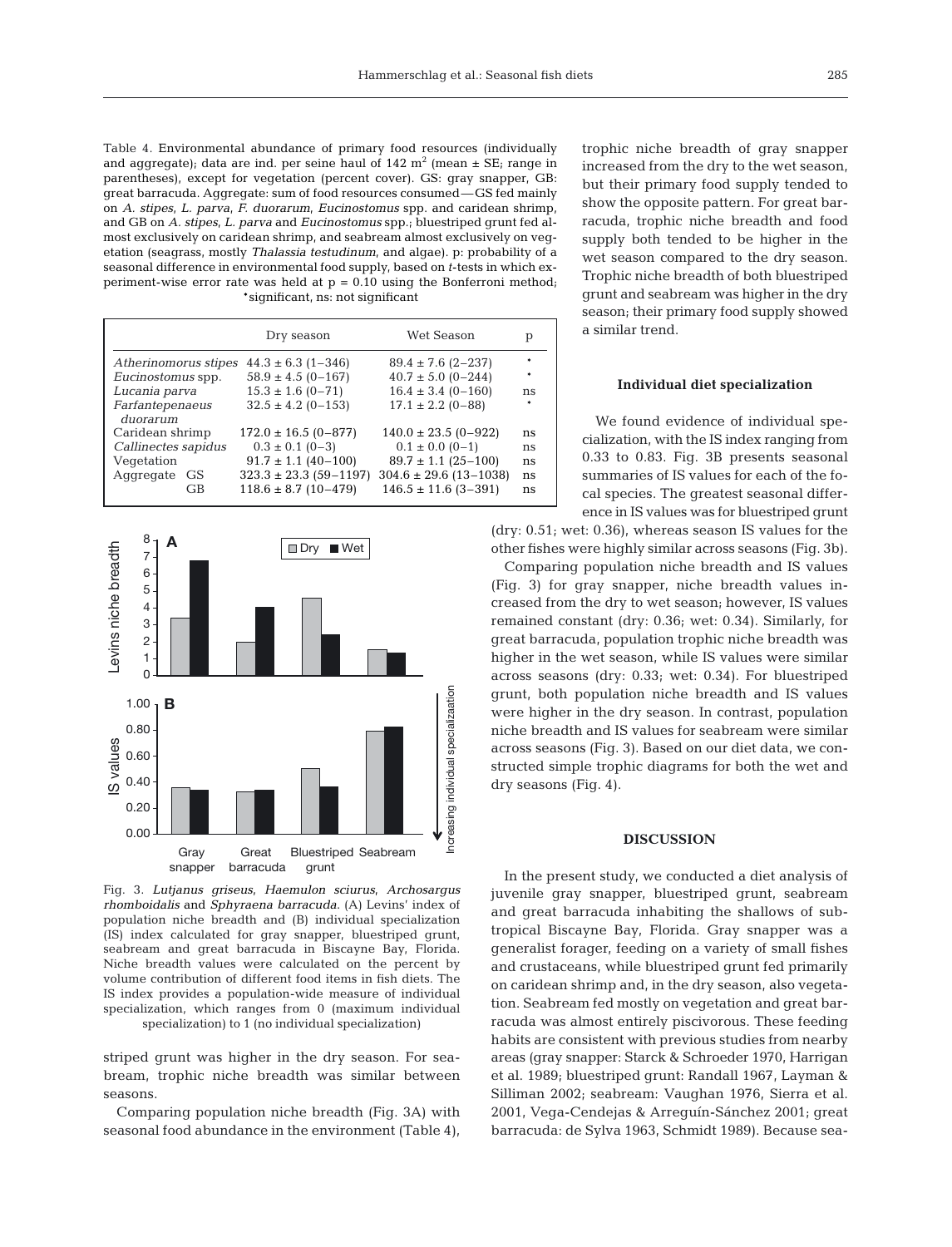

Fig. 4. Trophic model of fishes and their prey from Biscayne Bay, Florida (USA), in the (A) dry and (B) wet seasons. Fishes (top) are arranged from left to right in order of increasing population dietary niche breadth with based on data presented in Fig. 3A. The width of linking lines, correspond to the contribution by volume of different food items to fish diets, based on the data in Table 3. GS: gray snapper; BSG: bluestriped grunt; SB: seabream; GB: great barracuda. Abbreviations for food types (bottom) are the first 3 letters of taxa listed in Table 3

sonal changes in resource availability and environmental conditions can influence fish feeding patterns, we analyzed diet data for seasonal differences in feeding intensity, diet composition, population niche breadth and individual specialization to address 4 questions (see 'Introduction').

#### **Fish feeding intensity is lower in the cool dry season**

Feeding intensity was significantly lower during the dry season, when water temperatures were on average 8°C cooler than the wet season. Our data are consistent with others' suggesting fish feeding rates decrease as water temperature drops (Tyler 1971). Jardas et al. (2004) reported that feeding intensity of horse mackerel *Trachurus trachurus* collected from the Adriatic Sea was lower in the winter, due to both reduced food abundance and lowered fish metabolism. Because aggregate food abundances did not vary substantially across seasons for any of the 4 fish species (Table 4), we hypothesize that reduced feeding intensity during the dry season was primarily due to their depressed metabolic rates. Our data is supported by the  $Q_{10}$  expression, which is used to describe the effects of temperature on physiological rates, such as metabolism. The  $Q_{10}$  is defined as the increase in the rate of physiological processes resulting from a 10°C temperature increase (Jobling 1994). For fishes, it has been generally shown that with a 10°C temperature increase,  $Q_{10}$  is 2 and

metabolic rate doubles. In the present study we measured an 8°C average increase in temperature during the wet season compared to the dry season, and fish metabolic rate would be expected to nearly double. Indeed, at our site, species-specific fish feeding intensity increased 6- to 27-fold from the dry to the wet season. Yearly variation in temperature and/or salinity can affect fish feeding and metabolic rates. However, previous and ongoing studies at our site monitoring temperature and salinity (Serafy et al. 2003, 2007) have failed to find any evidence of significant interannual variation in temperature and salinity.

Diet studies from back-reef systems rarely report the percentage of fish sampled with empty stomachs. Of those that have presented this information, relatively high percentages of fishes with empty stomachs have been found. Previous studies have reported that between 52% (Starck & Schroeder 1970) and 69% (Randall 1967) of gray snapper sampled

had empty stomachs, as did between 44% (Randall 1967) and 47% (Schmidt 1989) of great barracuda and 43% of bluestriped grunt (Randall 1967). In the present study (Table 2), we found a relatively lower proportion of fishes with empty stomachs, especially during the wet season. This may be due to 2 factors. (1) We used a sampling method that permitted rapid removal of fish from gear and immediate preservation, which minimized post-capture digestion (Bowen 1996). (2) Our sampling took place at night—a time when the fishes are likely foraging (Rooker & Dennis 1991, Nagelkerken et al. 2000, Hammerschlag & Serafy 2010). Most studies examining stomach contents of nearshore fishes have made collections during daylight hours, when many mangrove- and reef-associated species such as snappers and grunts predominantly shelter in mangroves and are not, for the most part, feeding. Our results are consistent with those reported by Odum (1970) who also conducted some diel sampling using seine nets, fish traps and poison in nearby Florida Bay. Odum (1970) found that nocturnal sampling resulted in nearly 19% more gray snapper with stomach contents present (empty: ~20% day versus 5% night).

Arrington et al. (2002) reviewed a large data set of African, neotropical and North American fishes to compare frequency of empty stomachs among different fish taxa and relate these differences to trophic guild. They found that fish trophic position was positively correlated with percentage of empty stomachs, with piscivores consistently showing the highest frequency of empty stom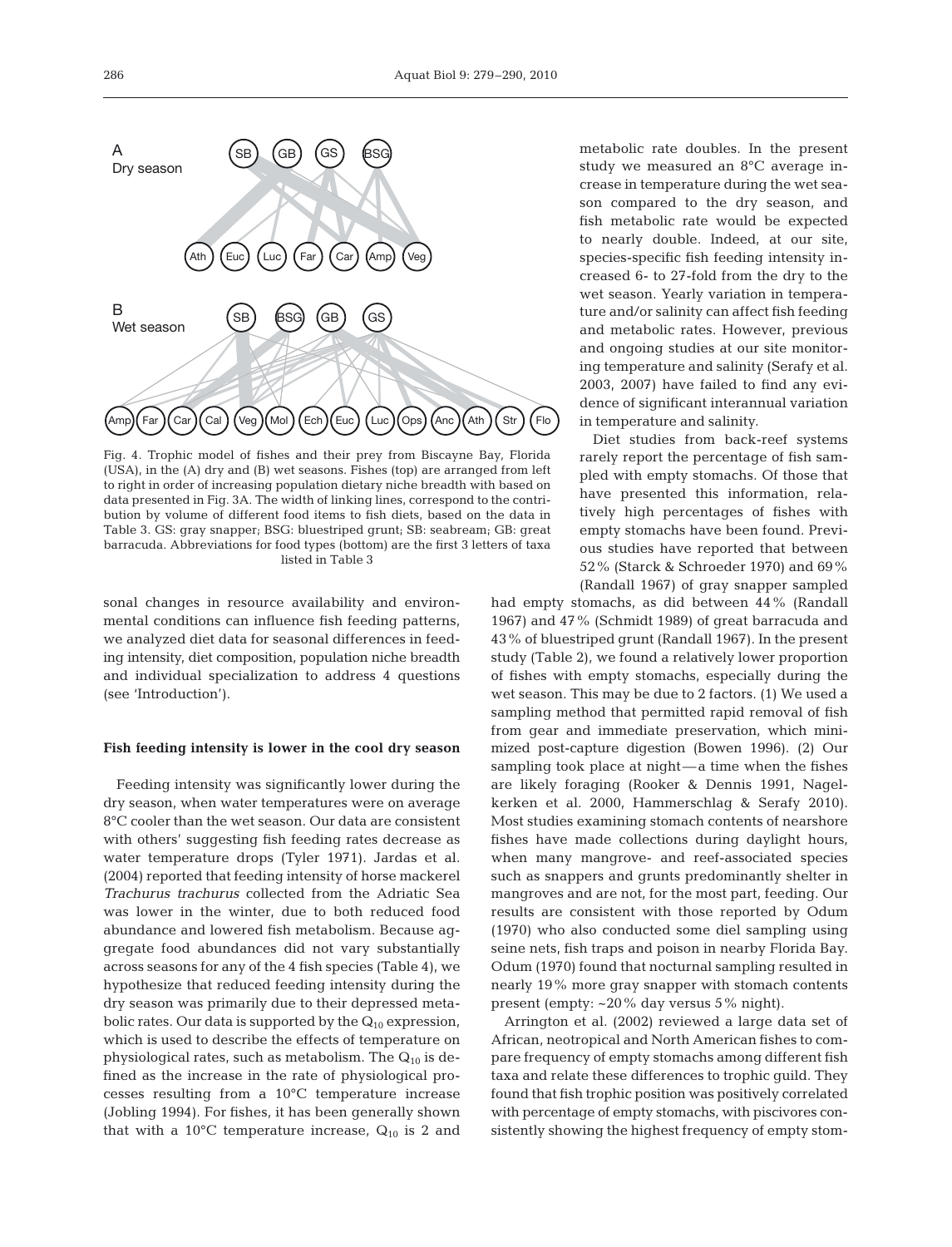achs. In the present study, we found no evidence of this relationship, either within or across seasons (Table 2). A potential discrepancy between results may reflect that fishes examined by Arrington et al. (2002) were mainly collected from freshwater and brackish systems (e.g. rivers and estuaries), compared to purely subtropical marine systems (present study). Our results suggest that further work is needed in a variety of aquatic systems and climatic regions to further evaluate the relationship described by Arrington et al. (2002).

#### **Seasonal shift in resource use**

Our data suggest that, for the most part, shifts in seasonal food abundance are not driving shifts in fish resource use at our study site. To further explore this relationship, we recommend future studies employing similar techniques at other sites in the area. One factor that could influence seasonal resource use at our site is competition. The mangrove shorelines of Biscayne Bay are inhabited by a diverse group of juvenile fishes which may be competing for food resources (Serafy et al. 2003, 2007). Winemiller (1989) studied the feeding habits of 9 piscivores from a diverse tropical fish assemblage in a Venezuelan creek. He suggested that during certain times of year, competition among fishes was high and this was ultimately driving their resource use. Another unmeasured variable that may have influenced seasonal fish feeding decisions at our site was predation risk. If predation risk varies spatially or seasonally, foragers should forego foraging opportunities for relative safety (see Lima & Dill 1990, Lima 1998 for reviews). For example, Dahlgren & Eggleston (2000) found that in Bahamian tidal creeks, juvenile Nassau grouper *Epinephelus striatus* trade-off food for safety by feeding in algal clumps offering relatively less nutrition, but greater protection from predators. Recent studies are challenging the notion that shallow, back-reef habitats, including mangroves and seagrass beds, harbor low piscivore densities (Newman et al. 2007, Dorenbosch et al. 2009, Payne & Gillanders 2009, Unsworth et al. 2009). A recent study at our site suggests that nocturnal predation risk to juvenile fishes varies spatially and is relatively high at night (Hammerschlag et al. 2010). Future experiments manipulating both food and predation risk at our site may provide valuable insights into fish foraging decisions.

#### **Population niche breadth vs. food abundance**

Basic optimal foraging theory predicts that population trophic niche breadth should expand as food abundance decreases (Emlen 1966, Schoener 1971, Stephens & Krebs 1986, Rodel et al. 2004). This is because when food is scarce, theory predicts that foragers cannot afford to bypass available prey items. Several studies have obtained results consistent with this hypothesis (e.g. McKaye & Marsh 1983, Rodel et al. 2004). Examining seasonal feeding habits of piscivorous fish in a swamp creek in Venezuela, Winemiller (1989) found that fish niche breadth increased seasonally when fish population densities were highest and availability of invertebrate prey was reduced. However, our data generally failed to support this scenario. In fact, for great barracuda, bluestriped grunt and seabream, there was a tendency for the opposite pattern: higher population niche breadth in the season when their primary food abundance was also higher. Only trophic niche breadth of gray snapper was higher in the season when food supply tended to be lower, but the seasonal differences in their food supply were not statistically significant. Sih & Christensen (2001) conducted a review of 134 studies examining optimal diet theory. Based on their analysis, they generally found relatively little support for optimal foraging theory to predict forager diet shifts in response to prey availability. However, they concluded that overall, optimal diet theory generally tended to work well for foragers that feed on immobile prey versus those that attack mobile prey. Although our results were not consistent with optimal foraging theory, we also found no support for the general conclusion proposed by Sih & Christensen (2001), since seasonal population niche breadth shifts in response to food availablility were not consistent for our 4 species regardless of foraging tactic and prey type (mobile versus immobile). The lack of consistency between our results and basic foraging theory predictions may be due to the fact that seasonal food abundances may not be limiting at our site. Individuals are predicted to only add new prey types to their diet as preferred prey become scarce. Our data may reflect that densities of food are relatively high during both seasons, despite apparent seasonal differences. Recent advances in niche theory (Bolnick et al. 2002, 2003) predict that seasonal changes in population niche breadth may be achieved through changes in individual diet specialization (discussed below).

# **Expansion of niche breadth vs. individual specialization**

For fishes, individual specialization in movement (Hammerschlag-Peyer & Layman 2010) and diet (Bolnick et al. 2003) have been found. Here we conducted the first examination of seasonal differences in fish individual diet specialization. Our results revealed that in 3 of 4 species examined (gray snapper, great bar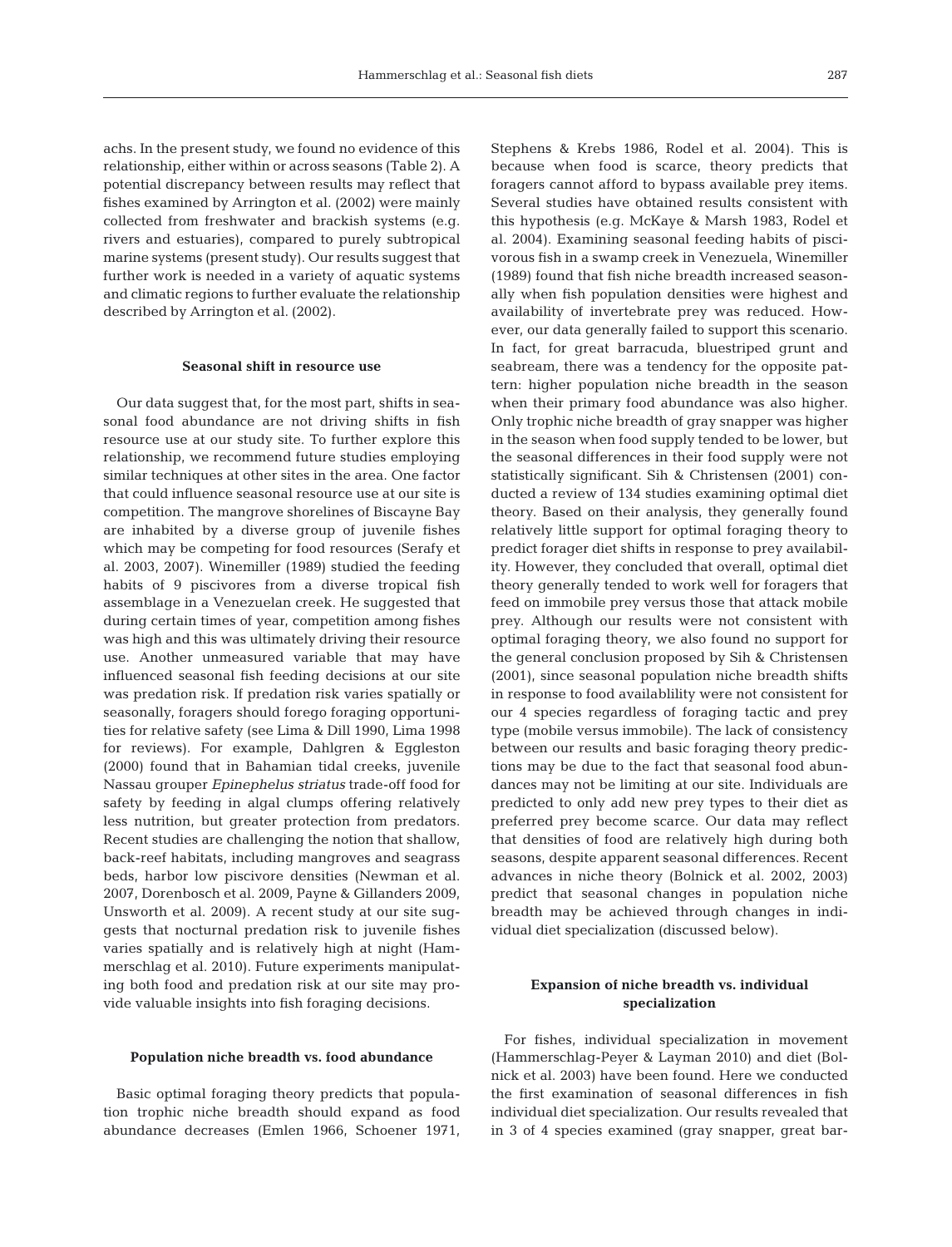racuda and bluestriped grunt), individuals consistently fed on a narrow subset of the prey taxa consumed by the population, indicating the existence of relatively high degrees of individual diet specialization (IS < 0.5 across both seasons; Fig. 3B). In contrast, seabream showed a relatively low degree of individual specialization in either season, which is likely reflective of this species being herbivorous, with its diet dominated by vegetation in both seasons. The exact mechanisms and reasons for individual specialization remain unknown; however, it is likely related to the presence of functional trade-offs, either morphological, behavioral or physiological, e.g. learning in searching and handling prey, or in avoiding predation risk (Bolnick et al. 2003, Svanback & Bolnick 2005, Araújo et al. 2007).

Our data also gave us the opportunity to examine the interplay between population niche breadth and individual specialization and test if seasonal expansion in niche breadth corresponded with higher degrees of individual specialization. Such a pattern has been found in several taxa, including hunting wasps *Trypoxylon albonigrum* (Araújo & Gonzaga 2007), finches *Pinarolaxias inornata* (Werner & Sherry 1987), perch *Perca fluviatilis* (Svanback & Persson 2004) and fruit flies *Drosophila melanogaster* (Bolnick 2001). Our results generally failed to support this relationship. Gray snapper showed relatively high and consistent degrees of individual specialization in both seasons, although population niche breadth increased from the dry to the wet season. This implies that population niche breadth in the wet season was not expanded via increased inter-individual diet, but rather via increased within-individual variation in resource use (i.e. individuals consumed broader resources, while IS remained constant). The same pattern appears to be true for great barracuda. For bluestriped grunt, broader population niche breadth in the dry season was accompanied by lower individual specialization (higher IS values). This also implies that in the dry season, population niche breadth expanded by individuals consuming a broader array of resources versus increased specialization.

Despite this investigation into individual specialization, we caution for 2 reasons. (1) We only used stomach contents to determine individual specialization, which are only a snapshot of individual feeding habits. This type of data can be subject to sampling error and can lead to overestimated levels of diet variation. As suggested by Araújo et al. (2007), the use of a complementary measure, such as stable isotopes, would be useful to calculate individual specialization, since stable isotopes provide data on the individual's long-term diet. (2) In some species–season combinations, sample sizes were relatively small, which may have influenced our results. Thus we recommend additional sampling

at our site to further examine individual dietary specialization.

We were unable to identify some prey items to the species level due to their highly digested state. Future diet studies may consider genetic techniques that are available for identifying stomach contents. In the present study, we also only considered the percent volume contribution of different prey items to fish diet. However, prey caloric content likely plays a factor in influencing fish foraging decisions, which could have influenced our results. Future studies at this site may consider also using prey caloric content as a metric for calculating contribution of different prey items towards a fish's nutrition. Although the cumulative resource curves indicated that the number of stomachs analyzed in the present study was adequate for accurately describing the diet of each species in both seasons, samples sizes for a few of our species–season combinations were relatively small (e.g. great barracuda in the dry season), which may have influenced our findings and interpretations. Further sampling at our site across multiple seasons would verify our results.

The results of the present study have implications for fisheries management and conservation. Recent work has aimed at evaluating effects of habitat change on trophodynamics. For example, working in Bahamian Tidal creeks, Layman et al. (2007) found that the trophic niche width of gray snapper declined due to the loss of food diversity following anthropogenic habitat fragmentation. Biscayne Bay has lost over 80% of its fringe mangrove habitats; our study area within the Bay has not yet been similarly impacted by any noticeable anthropogenic habitat modifications (Milano et al. 2007). However, the present study provides baseline data on fish feeding intensity, diet composition and niche breadth to compare against any possible future ecosystem changes at our site. Data from the present study may also be useful for developing trophic models as tools for understanding multi-species fisheries (e.g. Christensen & Pauly 1992, Walters et al. 1997). The food webs we constructed for both the wet and dry season (Fig. 4) here may be useful for future studies exploring predator–prey interactions at this site, investigating impacts of environmental change or for testing various environmental or anthropogenic scenarios using ecosystem models. These types of models and other modeling approaches are expected to be more heavily utilized as management agencies move towards more ecosystem-oriented approaches to resource management.

*Acknowledgements.* Funding support was primarily provided by the Herbert W. Hoover Foundation, the Batchelor Foundation, NOAA Living Marine Resource Cooperative Science Center, National Park Service (Biscayne National Park, BNP),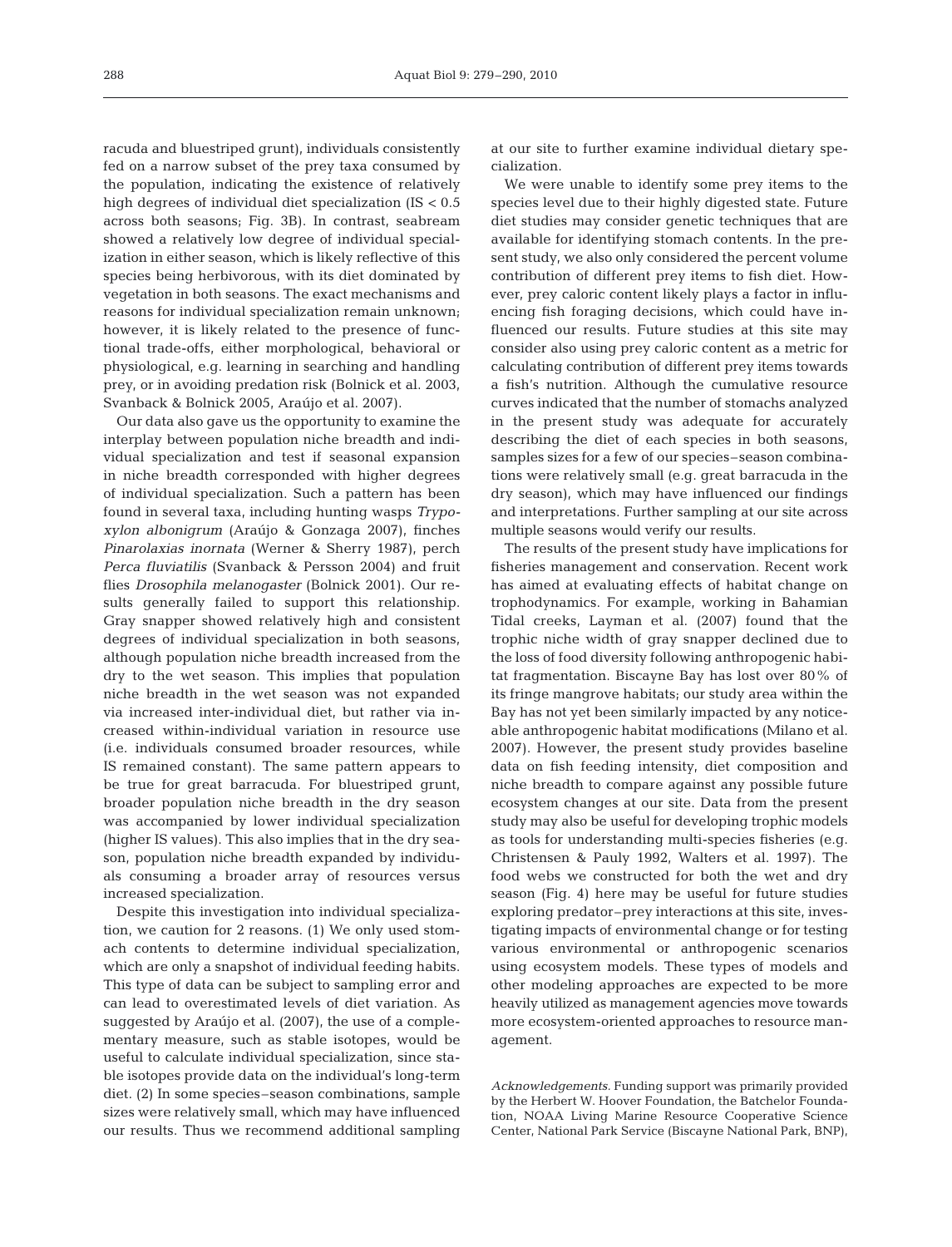the SeaStar Foundation, Save The Blue, YSI Inc., the Rosenstiel School of Marine and Atmospheric Science and the University of Miami's South Florida Student Shark Program (SFSSP), now the RJ Dunlap Marine Conservation Program. As part of the educational component of this project, several hundreds of high school and undergraduate students were involved in field data collection, laboratory processing and data organization. We are indebted to the technical support of all program participants, primarily E. Overstreet, L. Winn, D. Washington, A. Disilvestro, A. Matulik, A. Morgan, J. Ross, C. Antal, X. Serrano, K. Titley and the students of Palmer Trinity High School, South Broward High School, MAST Academy and the University of Miami. Special thanks to M. Heithaus, D. Lirman, L. Brand, T. Kellison, G. Thomas, D. Die, C. Layman, M. Araújo, B. Teare, C. M. Hammerschlag, H. Luria, S. Spielman, T. Jackson, L. Hoover and R. Mann. For logistical support, thanks to M. Lewis, E. Alvear, R. Curry and M. Tritt of BNP. Thanks to the anonymous reviewers whose comments helped strengthen this paper. This work was conducted under BNP permit no. BISC-2008-SCI-0003.

#### LITERATURE CITED

- Araújo MS, Gonzaga MO (2007) Individual specialization in ➤ the hunting wasp *Trypoxylon* (*Trypargilum*) *albonigrum* (Hymenoptera, Crabronidae). Behav Ecol Sociobiol 61: 1855–1863
- ► Araújo MS, Bolnick DI, Machado G, Giaretta AA, dos Reis SF (2007) Using  $\delta^{13}$ C stable isotopes to quantify individuallevel diet variation. Oecologia 152:643–654
	- Arrington DA, Winemiller KO, Loftus WF, Akin S (2002) How often do fishes 'run on empty'? Ecology 83:2145–2151
	- Billings VC, Munro JL (1974) The biology, ecology, exploitation and management of Caribbean reef fishes. Port Royal Marine Laboratory, Port Royal
- ► Bolnick DI (2001) Intraspecific competition favours niche width expansion in *Drosophila melanogaster*. Nature 410: 463–466
- Bolnick DI, Yang LH, Fordyce JA, Davis JM, Svanback R ➤ (2002) Measuring individual-level resource specialization. Ecology 83:2936–2941
- ► Bolnick DI, Svanback R, Fordyce JA, Yang LH, Davis JM, Hulsey CD, Forister ML (2003) The ecology of individuals: incidence and implications of individual specialization. Am Nat 161:1–28
	- Bowen SH (1996) Quantitative description of the diet. In: Murphy BR, Willis DW (eds) Fisheries techniques, 2nd edn. American Fisheries Society, Bethesda, MD, p 513–532
	- Browder JA, Liehr GA, Johnson D, Buck E, Jackson TJ (2009) Epifaunal communities of mainland nearshore south Biscayne Bay. Annual report to the US Army Corps of Engineers and the RECOVER Group of the Comprehensive Everglades Restoration Program, SE MAP Project 3.2.3.5 & 3.2.4.7. Doc No. WO 9. US Army Corp of Engineers, Miami
- ► Christensen V, Pauly D (1992) ECOPATH-II: a software for balancing steady-state ecosystem models and calculating network characteristics. Ecol Model 61:169–185
- ► Cocheret de la Morinière EC, Pollux BJA, Nagelkerken I, van der Velde G (2003) Diet shifts of Caribbean grunts (Haemulidae) and snappers (Lutjanidae) and the relation with nursery-to-coral reef migrations. Estuar Coast Shelf Sci 57:1079–1089
- ► Cortes E (1997) A critical review of methods of studying fish feeding based on analysis of stomach contents: application to elasmobranch fishes. Can J Fish Aquat Sci 54:726–738
- Dahlgren CP, Eggleston DB (2000) Ecological processes ➤ underlying ontogenetic habitat shifts in a coral reef fish. Ecology 81:2227–2240
	- de Sylva D (1963) Systematics and life history of the great barracuda *Sphyraena barracuda* (Walbaum), Vol 1. Institute of Marine Science, University of Miami, Coral Gables, FL
	- Domeier ML, Koenig C, Coleman F (1996) Reproductive biology of the gray snapper (*Lutjanus griseus*), with notes on spawning for other western Atlantic snappers (Lutjanidae). In: Arreguín-Sánchez F, Munro JL, Blagos MC, Pauly D (eds) Biology, fisheries and culture of tropical groupers and snappers. ICLARM, Manila, p 189–201
- ► Dorenbosch M, Grol MGG, de Groene A, van der Velde G, Nagelkerken I (2009) Piscivore assemblages and predation pressure affect relative safety of some back-reef habitats for juvenile fish in a Caribbean bay. Mar Ecol Prog Ser 379:181–196
- ► Emlen JM (1966) The role of time and energy in food preferences. Am Nat 100:611–617
- ► Faunce CH, Serafy JE (2008) Growth and secondary production of an eventual reef fish during mangrove residency. Estuar Coast Shelf Sci 79:93–100
	- Fourqurean JW, Durako MJ, Hall MO, Hefty LN (2001) Seagrass distribution in south Florida: a multi-agency coordinated monitoring program. CRC Press, Boca Raton, FL
	- Hammerschlag N (2009) Nocturnal fish distribution, feeding and predation risk in relation to a mangrove–seagrass ecotone. PhD dissertation, University of Miami, Coral Gables, FL
	- Hammerschlag N, Serafy J (2010) Nocturnal fish utilization of a subtropical mangrove–seagrass ecotone. PSZN I: Mar Ecol 31:364–374
- ▶ Hammerschlag N, Morgan AB, Serafy JE (2010) Relative predation risk for juvenile fishes along a subtropical mangrove–seagrass ecotone. Mar Ecol Prog Ser 401: 259–267
	- Hammerschlag-Peyer CM, Layman C (2010) Intraspecific variation in habitat use of two abundant coastal fish species. Mar Ecol Prog Ser: in press
	- Harrigan P, Zieman JC, Macko SA (1989) The base of nutritional support for the gray snapper (*Lutjanus griseus*): an evaluation based on a combined stomach content and stable isotope analysis. Bull Mar Sci 44:65–77
- ▶ Jardas I, Santic M, Pallaoro A (2004) Diet composition and feeding intensity of horse mackerel, *Trachurus trachurus* (Osteichthyes: Carangidae) in the eastern Adriatic. Mar Biol 144:1051–1056
	- Jepsen DB, Winemiller KO, Taphorn DC (1997) Temporal patterns of resource partitioning among Cichla species in a Venezuelan blackwater river. J Fish Biol 51:1085–1108
	- Jobling M (1994) Fish bioenergetics. Fish and fisheries series: 13. Chapman & Hall, London
	- Krebs CJ (1998) Ecological methodology. Addison-Wesley Educational Publishers, Menlo Park, CA
- ► Laidre KL, Heide-Jørgensen MP (2005) Winter feeding intensity of narwhals (*Monodon monoceros*). Mar Mamm Sci 21:45–57
	- Layman CA, Silliman BR (2002) Preliminary survey and diet analysis of juvenile fishes of an estuarine creek on Andros Island, Bahamas. Bull Mar Sci 70:199–210
- Layman CA, Quattrochi JP, Peyer CM, Allgeier JE (2007) ➤ Niche width collapse in a resilient top predator following ecosystem fragmentation. Ecol Lett 10:937–944
	- Levins R (1968) Evolution in changing environments: some theoretical explorations. Princeton University Press, Princeton, NJ
	- Lima SL (1998) Stress and decision making under the risk of